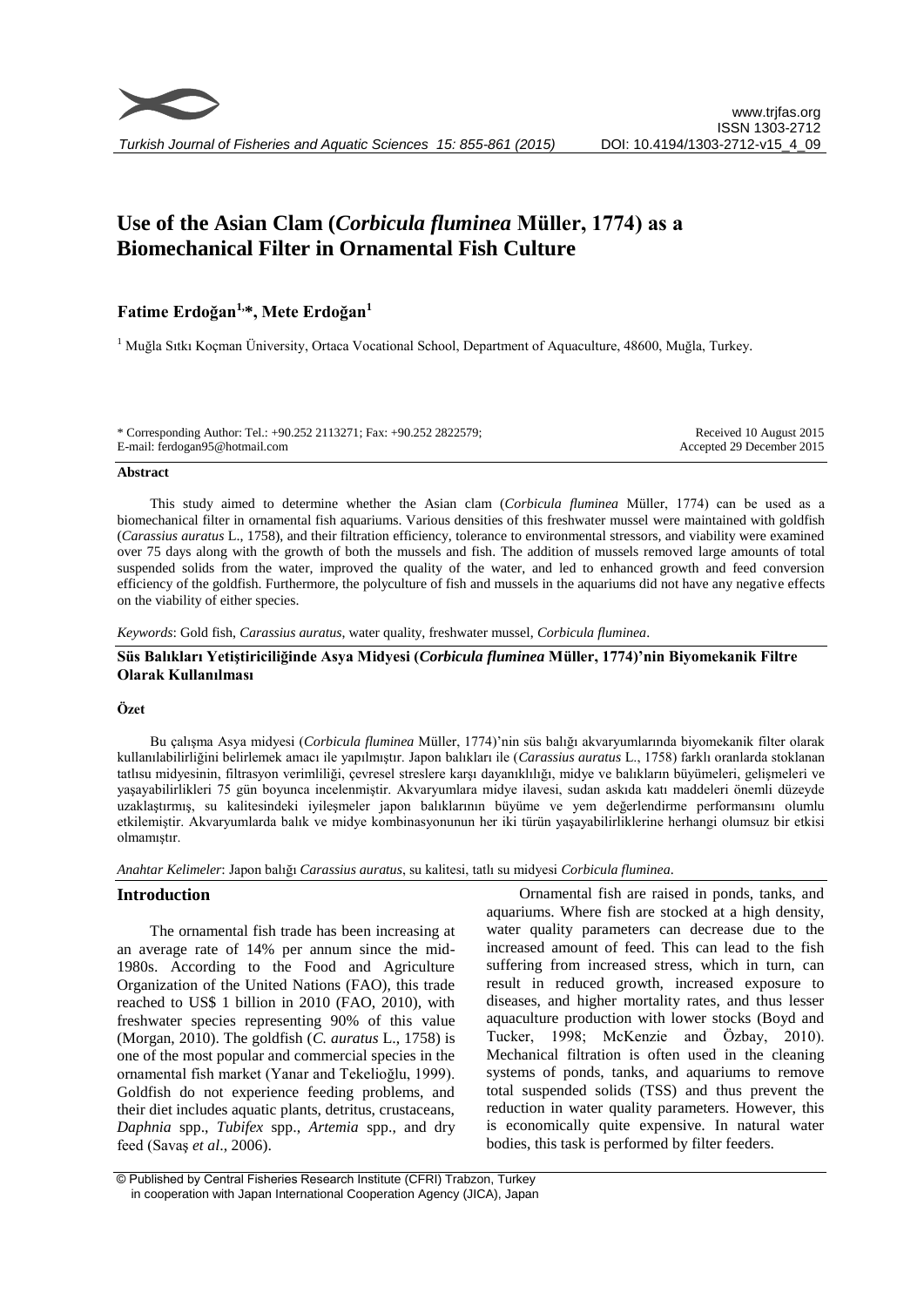Freshwater mussels play an important role in freshwater ecosystems. They remove organic detritus, bacteria, plankton, and other microscopic organisms via filtration (Borchard *et al*., 1986) and help maintain the quality of river and lake ecosystems (Hall and Carson, 2006). Freshwater mussels have been used as the most economical filtration method in recreational lakes to control algal problems (Shapiro and Wright, 1984), in waste water treatment ponds (Henderson and Wert, 1976; Weigmann, 1982; Henderson, 1983), and in aquaculture ponds/tanks (Cremer and Smitherman, 1980; Smith, 1985; Laws and Weisburd, 1990). The addition, bivalves has been proven to be an inexpensive method for removing suspended solids and dissolved nutrients and for controlling algal growth through suspension feeding in both marine and freshwater systems. Furthermore, their filtration of the water also transfers the nutrients from the water column into the sediments (McKenzie and Özbay, 2009). Thus, they are an ideal candidate for use as a biomechanical filter.

The Asian clam (*C. fluminea* Müller, 1774) is a small, freshwater bivalve mollusk that is native to the freshwaters of southeastern Asia, Europe, and North America. It has been reported that this species is widely distributed in the Tigris, the Orontes River, the Seyhan River, and the Ceyhan River systems. Asian clams are found in lakes and rivers that contain silt, mud, sand, and gravel substrates and can live in waters with temperatures between 2°C and 30°C. They usually prefer lotic (flowing water) habitats.

Early studies that were conducted to improve water quality and to clarify water used mollusks, such as the Asian clam and the zebra mussel (*Dreissena polymorpha*) (Buttner and Heidinger, 1981; Reeders *et al*., 1993); Asian clams are now commonly used to assess water quality parameters (Cossu *et al*., 1997; Doyette *et al*., 1997; Vidal *et al*., 2001).

Various studies have investigated the use of bivalve mollusks as a biomechanical filter in natural water bodies, aquaculture, and waste water treatment. For example, Mueller *et al*. (2004) previously examined the effects of the freshwater mussel *Elliptio complanata* and silver carp (*Hypophthalmichthys molitrix*) on water quality and plankton density in partitioned aquaculture systems housing growing catfish (*Ictalurus punctatus*), and McKenzie and Özbay (2010) examined the use of *E. complanata* as biomechanical filter in catfish ponds. Miranda *et al*. (2010) also investigated the effects of Pacific oyster (*Crassostrea gigas*) and tilapia culture on TSS, ammonia, and plankton density in a recirculation system.

However, no studies have assessed this use in ornamental fish culture. Therefore, in this study, we determined whether Asian clams can be used as a biomechanical filter in goldfish aquariums and their optimal density for efficient commercial ornamental fish production.

## **Materials and Methods**

# **Study Species and Experimental Setup**

Juvenile goldfish (initial weight, 1.98 g; length, 2.85 cm) and Asian clams (initial weight, 1.38 g; length, 1.41 cm) were obtained from a commercial ornamental fish farm (Delta Aquarium). All of the fish  $(n = 600)$  were quarantined and acclimated for 2 weeks in a 1000-L tank (100  $\times$  100  $\times$  100 cm) before the start of the experiment. Similarly, the mussels were acclimated for 2 weeks in a 375-L tank (150  $\times$  $50 \times 50$  cm) before the start of the experiment. Following acclimation, 225 of the fish were randomly assigned to 15 unit 128-L aquariums (80  $\times$  40  $\times$  40 cm) at a density of 15 fish per aquarium. Each aquarium contained an air-driven sponge filter that provided constant aeration. The aquariums were separated into five treatment groups that consisted of five different densities of mussels (0M, 8M, 16M, 24M, and 32M per aquarium), with three replicates per treatment. The experiment was conducted over 75 days.

The room in which the experiment was conducted contained a fluorescent light that was set to a 12-h light: 12-h dark cycle. Each experimental group was fed with commercial fish feed containing 28% crude protein three times a day (09:00, 12:00, and 17:00) by hand to visual satiation.

Goldfish and mussel weights were obtained using a Scaltec digital balance (precision  $= 0.01$  g). Goldfish lengths were also measured with a measuring board (precision  $= 1$  mm), whereas mussel lengths were measured with an INSIZE digital caliper (precision  $= 0.01$  mm). A 200-W thermostatic heater was used to maintain the correct aquarium temperature.

# **Water Quality Measurements**

Each day, approximately 20% of the water was changed using a time-adjusted automatic system. Measurements of water temperature (digital thermometer), dissolved oxygen (WTW 320i oximeter), and pH (WTW 315i pH meter) were made on a daily basis in each aquarium. In addition, the concentrations of ammonia, nitrite, nitrate, phosphate, and TSS were measured once every 15 days.

#### **Chemical Analysis**

The concentrations of ammonia, nitrite, nitrate, and phosphate were measured using a PG T80 UV-VIS Spectrophotometer. The concentration of TSS was determined by filtering 1000 ml of sample through a 0.45-µm glass fiber filter and then drying the filter in an oven at 105°C. The concentration of TSS was then calculated by subtracting the original weight of the filter from the dried weight of the filter, multiplying this by 1000, and then dividing by the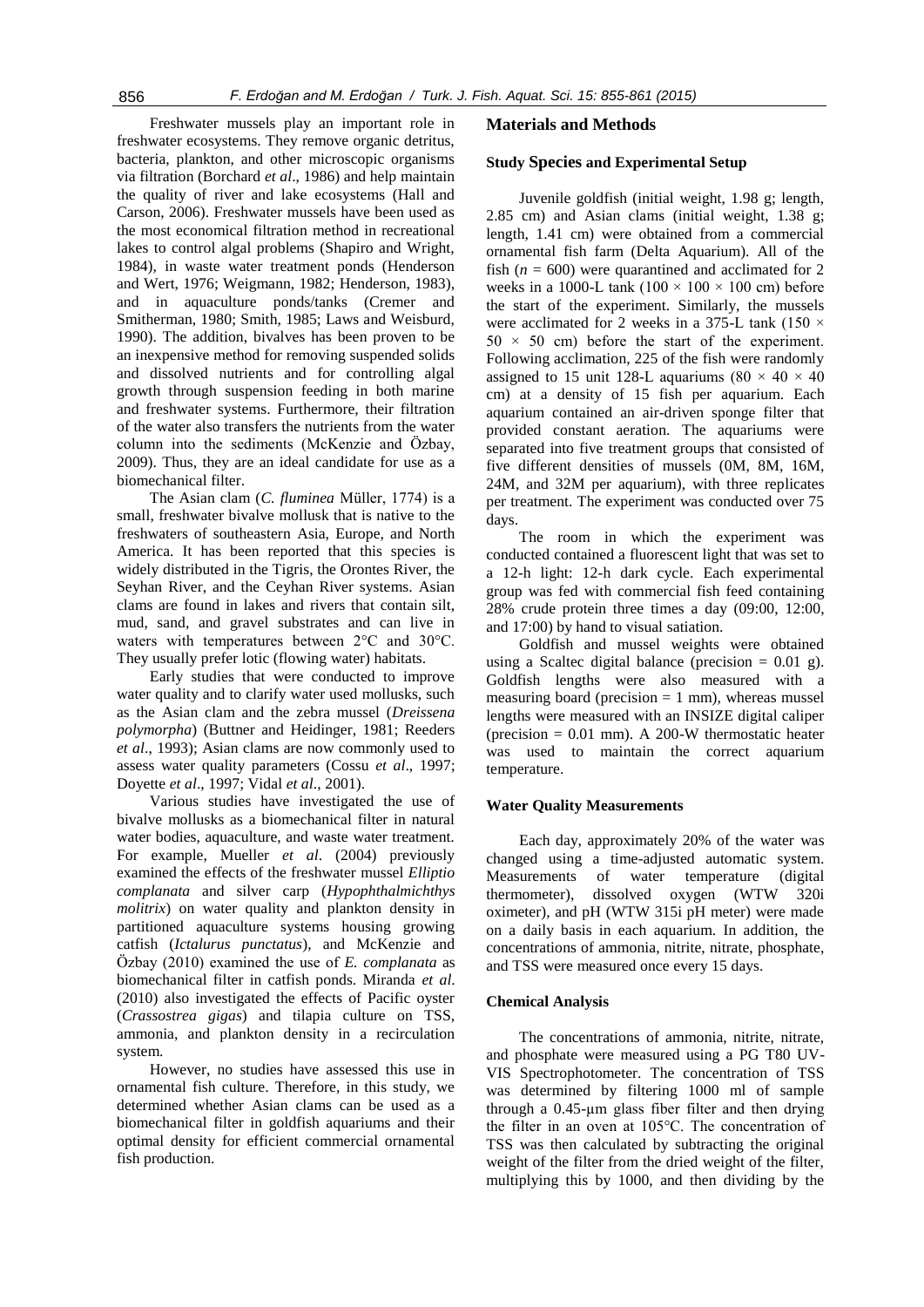volume of the sample (Boyd and Tucker, 1998; American Public Health Association, 2012).

# **Determination of Growth**

All fish were weighed, counted, and had their total lengths measured at the beginning and the end of the feeding trial to calculate weight gain (WG), WG percentage (WGP), specific growth rate (SGR), feed conversion ratio (FCR), and survival rate (SR).

Average mussel growth  $(nm)$  = length x width (mm) was calculated

#### **Statistical Analysis**

Statistical analysis consisted of one-way ANOVA, using the probability level of 0.05. After ANOVA, significant differences among means were determined by Duncan's multiple range test. All statistical analyses were performed using SPSS 15.0 for Windows (SPSS INC. Chicago, IL, USA).

## **Results**

The mean dissolved oxygen concentration across treatments ranged from 6.14 to 7.18 mg  $L^{-1}$ , the pH ranged from 8.4 to 8.6, and the water temperature ranged from 22.9°C to 23.3°C. There was no significant difference in any of the water quality variables between treatments (P<0.05). At the

**Table 1.** Water quality parameters of the experiment

beginning of the experiment, the nitrogen and phosphate levels in tap water were measured, and nitrate concentration of 2.95 mg  $L^{-1}$  was detected.

Table 1. Mean  $(\pm SE)$  water quality parameters during the experiment

During the experiment, the mean concentration of ammonia varied from 0.03 to 0.09 mg  $L^{-1}$  across treatment groups. These concentrations did not present any toxicity risks for the fish or the mussels. The lowest concentration of ammonia was recorded in the 8M group, whereas the highest concentration was recorded in the control (0M) group; however, no significant differences were observed between the groups (P>0.05) (Table 1).

Nitrite concentrations remained between 0.10 and 0.63 mg  $L^{-1}$  throughout the study. However, it was found that nitrite values were significantly higher in the control groups  $(0.63 \text{ mg } L^{-1})$  than in the treatment groups containing mussels  $(P<0.05)$  (Table 1).

The concentration of nitrate remained at 5 mg  ${\cal L}^{-1}$ throughout the experiment for all treatment groups. There was also no significant difference in phosphate concentrations (0.62–0.79 mg  $L^{-1}$ ) between treatment groups (P>0.05) (Table 1).

No TSS was detected at the start of the experiment. However, the control tanks showed a mean concentration of 4.73 mg  $L^{-1}$ after 15 days, 1.98 mg L<sup>-1</sup> after 30 days, 2.73 mg L<sup>-1</sup> after 45 days, 7.30 mg L<sup>-1</sup> after 60 days, and 9.55 mg L<sup>-1</sup> after 75 days, whereas the treatment groups with mussels had

| Experimental Groups | NH2             | NO,               | NO <sub>3</sub> | PO <sub>4</sub> | <b>TSS</b>                   |
|---------------------|-----------------|-------------------|-----------------|-----------------|------------------------------|
| Control             | $0.09 \pm 0.06$ | $0.63 \pm 0.16^a$ | $5.25 \pm 0.04$ | $0.62 \pm 0.06$ | $6.53 \pm 0.95^{\text{a}}$   |
| 8М                  | $0.03 \pm 0.01$ | $0.10\pm0.03^{b}$ | $5.23 \pm 0.06$ | $0.75 \pm 0.08$ | 3.16 $\pm$ 0.34 <sup>b</sup> |
| 16M                 | $0.05 \pm 0.01$ | $0.13 \pm 0.02^b$ | $5.27\pm 0.04$  | $0.78 \pm 0.04$ | $3.23 \pm 0.70^b$            |
| 24M                 | $0.05 \pm 0.01$ | $0.12 \pm 0.03^b$ | $5.29 \pm 0.02$ | $0.79 \pm 0.06$ | $1.74 \pm 0.36^b$            |
| 32M                 | $0.06 \pm 0.01$ | $0.12 \pm 0.02^b$ | $5.20 \pm 0.07$ | $0.69 \pm 0.12$ | $2.06\pm0.17^{\circ}$        |

Mean  $(mgL^{-1}) \pm SE$  (The average of measured values during the trial).

Mean values within the same column having the different superscript are significantly different (P*<*0.05).



**Figure 1.** Mean change in total suspended solids concentration across treatment groups during the course of the experiment.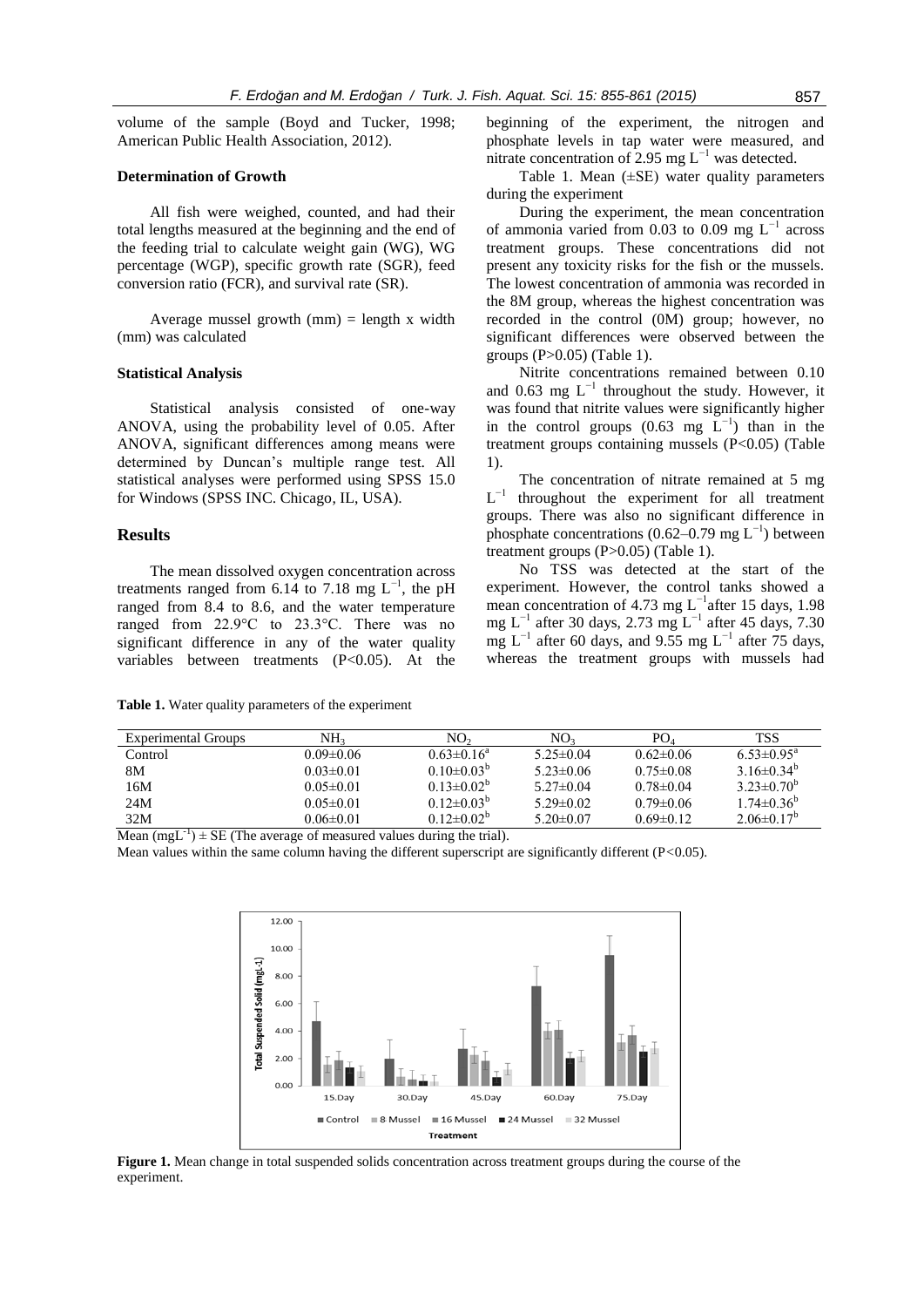significantly lower levels (Table 1, Figure 1). When the mean concentration of TSS was calculated for the entire experimental period, it was found that the control group had a significantly higher concentration of TSS than the other treatment groups (6.53 vs. 1.74– 3.23 mg  $L^{-1}$ ) (P<0.05). The 24M group had the lowest concentration of TSS (1.74 mg  $L^{-1}$ ), but there was no significant difference in the concentration of TSS between the treatment groups containing mussels (P>0.05) (Table 1, Figure 1).

Figure 1 shows mean change in the concentration of total suspended solids across treatment groups during the course of the experiment

Thus, we estimated a maximum reduction of 73.35% TSS and 80.95% nitrite between the control and treatment groups (Table 1).

The highest growth of mussels was detected in the 8M group (0.56 mm) (length  $\times$  width), whereas the lowest growth was observed in the 24M group (0.31 mm). In contrast, WG was the highest in the 24M group (0.29 g) and the lowest in the 16M group (0.17 g). There were no significant differences between treatment groups in the size or WG of the mussels (P>0.05) (Table 2). Mussel SR was 100% in the 8M and 24M groups, 95.67% in the 16M group, and 99% in the 32M group. These differences were also not significant (P>0.05).

Table 2 shows average mussel growth (mm), (g) and survivorship over the course of the experiment.

At the end of the experiment, goldfish in the 32M group were found to have the highest growth rate (Table 3). WG, WGP, and SGR were similar across all groups containing mussels but were significantly lower in the control group (P<0.05).

The best FCR (2.15) was observed in the 32M group, whereas the other treatment groups containing mussels had slightly lower but similar values. However, the control group had a significantly lower performance than the other treatment groups (2.40) (P<0.05). Fish SR was 100% in all treatment groups.

Table 3 shows growth performance and feed conversion ratio of juvenile goldfish (*C. auratus*).

## **Discussion**

During the experiment, the dissolved oxygen level ranged from 6.14 to 7.18 mg/L across the treatment groups, demonstrating that sufficient oxygen was available for the mussels and fish.

Neither the water temperature  $(23\pm1\,^{\circ}\mathrm{C})$  nor the pH (8.5) had a negative effect on the physiological activities of the mussels. Similar results were obtained for the Pacific oyster *C. gigas* (Miranda *et al*., 2010) and the freshwater mussel *E. complanata* (Mueller *et al*., 2004; McKenzie and Özbay, 2010), demonstrating that the water quality parameters are not affected by the taxon used for filtration (Mueller *et al*., 2004).

Although ammonia levels occasionally increased significantly in the aquariums during the study, these levels remained below the critical sublimit for freshwater ornamental fish  $(0.2-0.5 \text{ mg } L^{-1})$ ; Wildgoose, 2001). The ammonia level was higher in the control group than in the treatment groups containing mussels, but this difference was not significant (Table 1). Similar results were obtained in previous studies where lower concentrations of ammonia were recorded in ponds containing the mussel *E. complanata* (Mueller and *et al*., 2004) and the oyster *C. gigas* (Miranda *et al*., 2010), but no significant differences were observed between the treatment and control groups. McKenzie and Özbay (2010) also obtained results similar to ours but reported that ammonia levels occasionally increased significantly in the ponds containing mussels.

The concentration of nitrite was higher in the control group than in the other treatment groups. This indicates that the ammonia generated by the fish was converted into nitrite but that mussels removed this by filtering the particulate matter in the environment. Similarly, previous studies have found lower nitrite levels in tanks containing the mussel *E. complanata* (Mueller *et al*., 2004) and the oyster *C. gigas* (Miranda *et al*., 2010), although these concentrations were not significantly different from the control group. In contrast, McKenzie and Özbay (2010) reported higher nitrite levels in the treatment groups containing mussels, although these were also not significantly different from the control group.

Concentrations of nitrate and phosphate remained well below toxic limits throughout the study in all treatment groups with no significant differences between the groups. This supports the previous findings of Mueller *et al*., (2004) and Miranda *et al*., (2010). In contrast, McKenzie and Özbay (2010) recorded much higher concentrations of both nitrate and phosphate in the groups containing mussels than in the control group, although these differences were

**Table 2.** Average mussel growth (mm), (g) and survivorship over the course of the experiment

| Treatment | Lenght x Width Growth $(mm) \pm SE$ | Weight Gain $(g.)\pm SE$ | Survival Rate $(\%)\pm$ SE |
|-----------|-------------------------------------|--------------------------|----------------------------|
| 8M        | $0.56 \pm 0.44$                     | $0.25 \pm 0.05$          | 100±0.00                   |
| 16M       | $0.46 \pm 0.21$                     | $0.17 \pm 0.04$          | $95.67\pm4.33$             |
| 24M       | $0.31 \pm 0.20$                     | $0.29 \pm 0.05$          | $100 \pm 0.00$             |
| 32M       | $0.37\pm0.05$                       | $0.25 \pm 0.02$          | $99 \pm 1.00$              |

Average mussel growth  $(nm)$  = Final lenght x width - Initial lenght x width Average mussel growth  $(g)$  = Final wet weight - Initial wet weight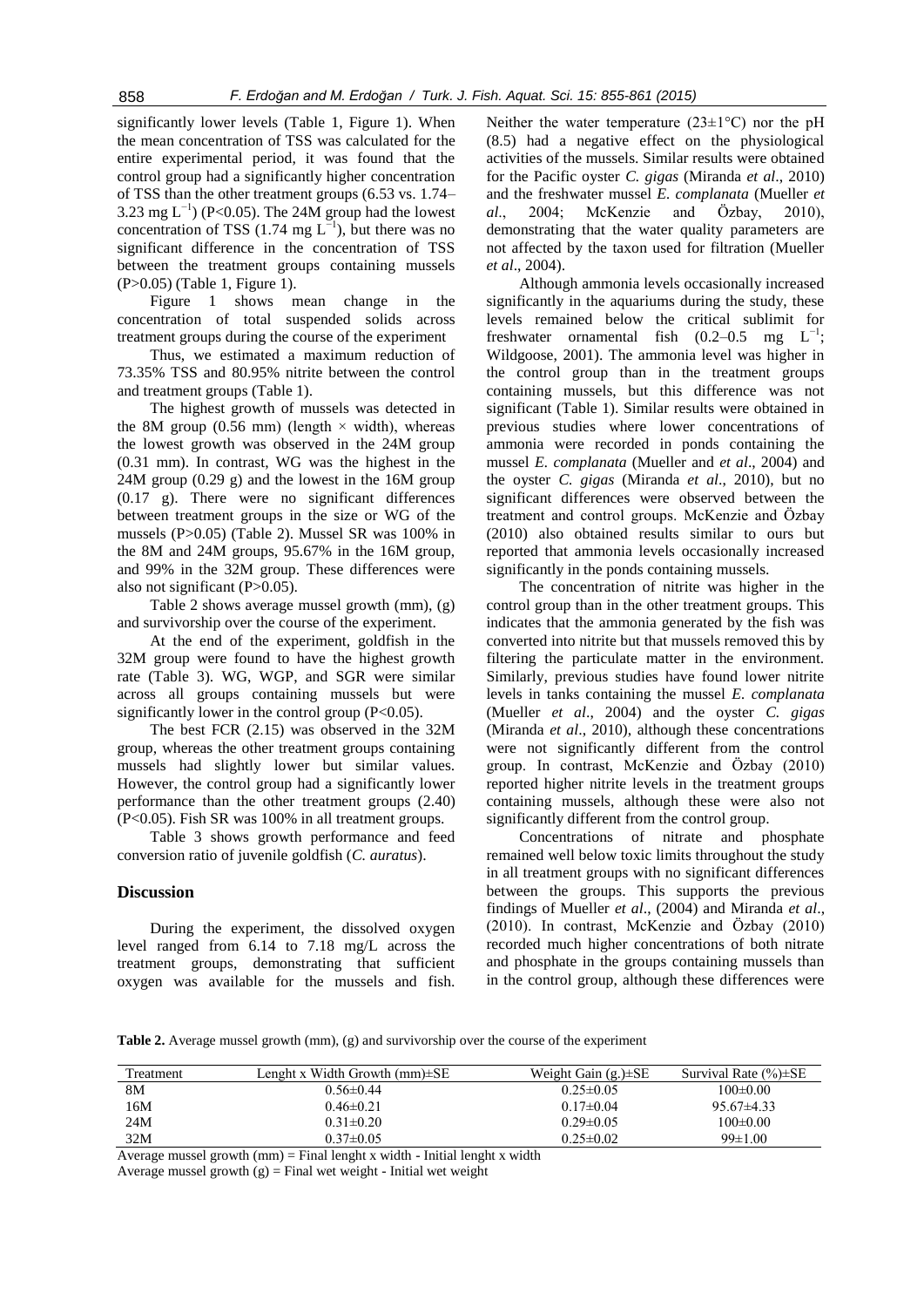|                   | Control                   | 8M                        | 16M                    | 24M                    | 32M                        |
|-------------------|---------------------------|---------------------------|------------------------|------------------------|----------------------------|
| IBW(g)            | $1.98 \pm 0.01$           | $1.98 \pm 0.00$           | $1.98 \pm 0.01$        | $1.98 \pm 0.00$        | $1.98 \pm 0.01$            |
| FBW(g)            | $6.53 \pm 0.05^b$         | $6.99 \pm 0.06^a$         | $6.83\pm0.19^{ab}$     | $6.74 \pm 0.17^{ab}$   | $7.09 \pm 0.12^a$          |
| WG(g)             | $4.55 \pm 0.05^{\circ}$   | $5.01 \pm 0.06^a$         | $4.85\pm0.19^{ab}$     | $4.76\pm0.17^{ab}$     | $5.11 \pm 0.11^a$          |
| WGP(%)            | $227.46 \pm 3.78^{\circ}$ | $254.25 \pm 5.53^{\circ}$ | $245.03 \pm 7.88^{ab}$ | $238.01 \pm 6.70^{ab}$ | $257.06\pm6.22^{\text{a}}$ |
| $SGR (\% d^{-1})$ | $1.42 \pm 0.01^b$         | $1.50 \pm 0.01^a$         | $1.47 \pm 0.03^{ab}$   | $1.46 \pm 0.03^{ab}$   | $1.52 \pm 0.01^a$          |
| <b>FCR</b>        | $2.40\pm0.03^{b}$         | $2.17 \pm 0.02^a$         | $2.25 \pm 0.09^{ab}$   | $2.30\pm0.08^{ab}$     | $2.15 \pm 0.05^{\text{a}}$ |
| SR(%)             | 100                       | 100                       | 100                    | 100                    | 100                        |

**Table 3.** Growth performance and feed conversion ratio of juvenil gold fish (*C. auratus*)

Mean values within the same column having the different superscript are significantly different (P*<*0.05)

IBW (g): Initial body weight

FBW (g): Final body weight

WG: Weight gain (g/fish) = (mean individual final body weight – mean individual initial body weight).

WGP: Weight Gain Percentage (%) = Final body weight - Initial body weight / Initial body weight) x 100

SGR: Specific growth rate  $(\%day^{-1}) = [(\ln \text{final body weight} - \ln \text{initial body weight})/days] \times 100$ 

FCR: Feed conversion ratio = dry feed fed / wet weight gain.

SR (%): Survival rate

also not significant. These authors suggested that these differences were due to the variation in environmental conditions, particularly temperature, experienced in outdoor ponds. However, Mueller *et al*., (2004), who also conducted their study in outdoor ponds, did not mention any negative effects of environmental conditions. Because the present study was conducted indoors, factors such as water inlet and outlet flow and temperature could be kept constant, allowing the effects of mussels on water quality parameters to be evaluated.

The concentration of TSS in the water was significantly higher in the control group than in the treatment groups containing mussels throughout the study period, but there were no significant differences between the groups containing mussels. This showed that the mussels filtered solid matter from the water and removed it, reducing the concentration of TSS. Miranda *et al*. (2010) similarly reported that the Pacific oyster (*C. gigas)* was effective in filtration but that the number of oysters did not have a direct effect on filtration. Mueller *et al*. (2004) compared the filtration capacity of various fish species and the freshwater mussel *E. complanata* and found that better results were obtained with the mussels, and in comparison with the performance of different freshwater mussels, Musig *et al*. (2012) found that the best filter feeders were *C*. *boudani* and *C. moreletiana*, but when these species were compared with Asian clams (*C. flumenia*), the latter yielded the best result.

The removal rate of TSS varied from 50.54% to 73.35% across the treatment groups containing mussels. These are similar to the rates reported by Miranda *et al*. (2010), who recorded a maximum TSS removal rate of 73.50%, whereas Jones and Preston (1999) recorded a rate of 38%. Thus, Asian clams efficiently removed the particulate matter generated in the aquariums.

In contrast to our findings, McKenzie and Özbay (2010) reported a much lower concentration of TSS in the control group than in the treatment groups containing mussels. However, this difference may be because the mussels in their study reproduced, which may have expended more energy. In contrast, in our aquariums the mussels were unable to reproduce because of the water temperatures being above the temperature for reproduction of this species.

At the end of the experiment, the fish in the aquariums containing mussels had a significantly better performance in terms of SGR and FCR than those in the control group. Furthermore, the number of mussels in the aquariums did not affect the growth rate of the fish, which supports the previous findings of McKenzie and Özbay (2010).

The highest level of mussel growth at the end of the experiment was observed in the treatment group with the lowest number of mussels, although none of the differences between treatment groups were significant. Similarly, McKenzie and Özbay (2010) found that the growth rate of mussels was higher at a lower stocking density but that there were no significant differences between treatment groups. As the number of mussels increased, the level of environmental stress might have increased and the amount of feed available might have decreased, which may have caused the observed decline in the growth rate of mussels.

The main aim of our study was to investigate whether Asian clams could filter the water, decrease the concentration of TSS, maintain water clarity, and improve the water quality in the aquariums. Our findings demonstrated that the 24M group was the most successful in performing these functions but that all other treatment containing mussels groups were also useful. The second aim of the study was to assess the growth rate of the fish because it is important that they reach market size as soon as possible to maximize profitability. The highest growth rate and best FCR were observed in the 32M group, followed by the 8M, 16M, and 24M groups, respectively, although none of these differences were significant.

Although the SR of goldfish was 100% across all treatment groups, the SR of mussels ranged from 95.67% to 100%; however, no significant differences were observed between the treatment groups. These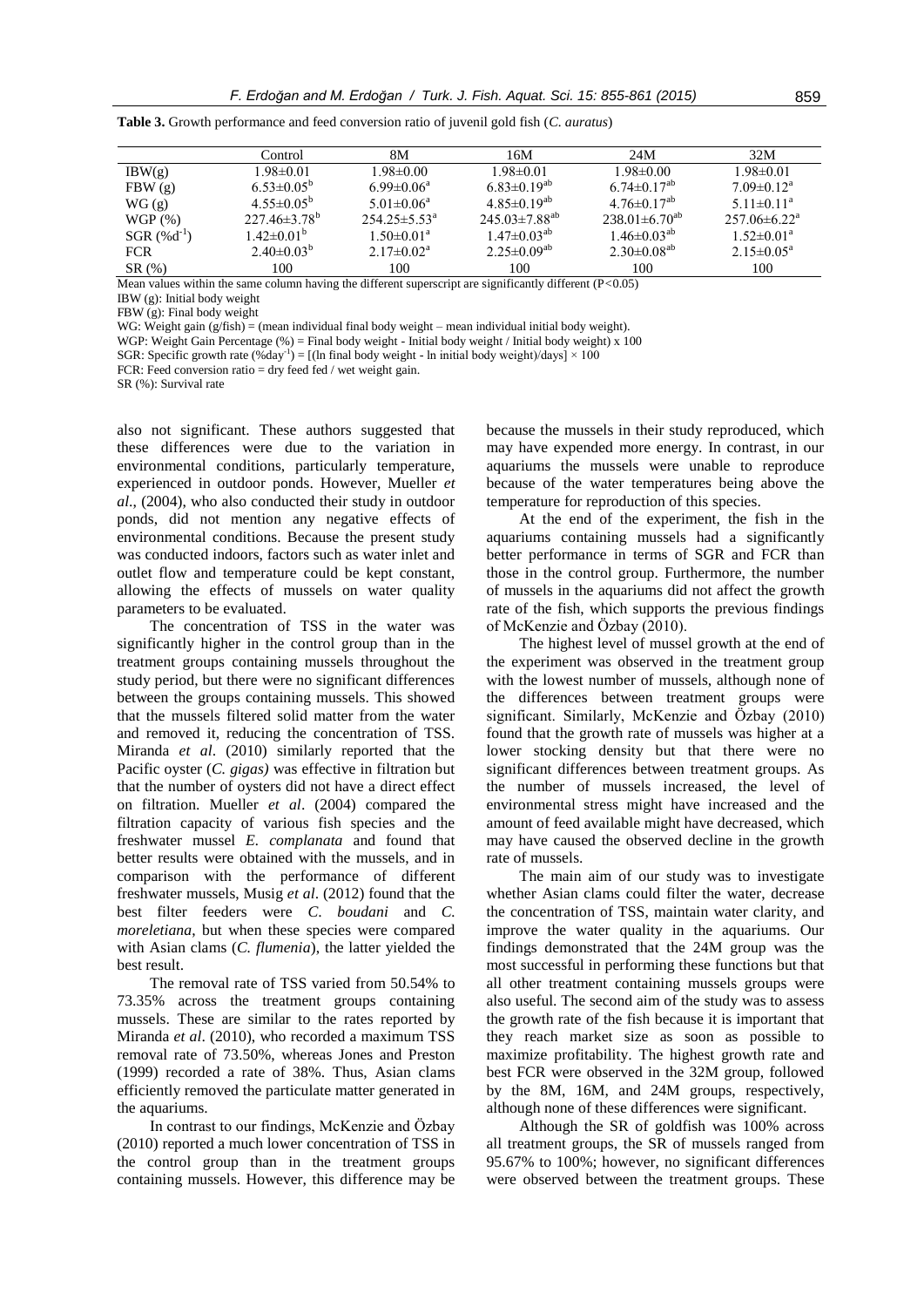results support the previous findings of McKenzie and Özbay (2010) but are a little below those of Miranda *et al*. (2010), Jacob *et al*. (1993), and Martinez-Cordova and Martinez-Porchas (2006), who reported a 100% SR for oysters.

# **Conclusion**

In this study, we tested the usefulness of the Asian clam as a biomechanical filter in goldfish aquariums. The optimal density of mussels was also assessed by examining the effect of different stocking densities of mussels on water quality improvement, TSS removal from the water, and fish growth performance.

The polyculture of Asian clams with goldfish did not have any negative effects on water quality or fish health. Furthermore, aquariums containing mussels had improved water quality parameters, decreased concentrations of TSS, and enhanced fish growth rates.

Nitrate, ammonia, and phosphate levels were similar in all treatment groups. However, the 24M group provided the highest removal rate of TSS from the water. All treatment groups containing mussels exhibited better performance with regard to the growth of fish and FCR than the control group, with the 32M group yielding the highest levels.

Because Asian clams are small, they take up little space in an aquarium. Furthermore, because they do not move around much, they do not disturb the esthetic appearance of an aquarium for aquariculture. Therefore, it is concluded that the addition of mussels to ornamental fish aquariums could improve the water quality and contribute to the growth performance of the fish.

## **Acknowledgement**

This research was supported by University of Muğla Sıtkı Koçman Scientific Research Project Coordination Unit (Project No: 2011/25).

#### **References**

- American Public Health Association 2012. Standard Methods for examination of water and wastewater. APHA, AWWA, WEF 22nd ed. Washington, DC, 1360 pp.
- Borchard, B., Brenner, L. and Steinberg, L. 1986. Fische in Nordrhein Westfalen Der Minister fur Umwelt. Raumortnung und Landwirts chaft des landers nordrhein Westfalen, Werbegentur Sharke GmbH Dusseldorf, 128 p.
- Boyd, C.E. and Tucker C.S. 1998. Pond Aquaculture Water Quality Management. Kluwer Academic Publishers. Norwell, Massachusetts, 02061 USA, 700p.
- Buttner, J.K. and Heidinger, R.C. 1981. Rate of Filtration in The Asiatic Clam, *Corbicula fluminea*. Transactions of the Illinois Academy of Science, 74:13-17.
- Cossu, C., Doyotte, A., Jacquin, M.C., Babut, M., Exinger,

A. and Vasseur, P. 1997. Glutathione reductase, selenium-dependent glutathione peroxidase, glutathione levels and lipid peroxidation in freshwater bivalves, *Unio tumidus*, as biomarkers of aquatic contamination in field studies. [Ecotoxicology and](http://www.sciencedirect.com/science/journal/01476513)  [Environmental Safety,](http://www.sciencedirect.com/science/journal/01476513) [38:](http://www.sciencedirect.com/science/journal/01476513/38/2) 122–131. [doi:10.1006/eesa.1997.1582.](http://dx.doi.org/10.1006/eesa.1997.1582)

- Cremer, M.C. and Smitherman, R.O. 1980. Food Habits and Growth of Silver and Bighead Carp in Cages and Ponds. Aquaculture, 20: 57-64. [doi:10.1016/0044-](http://dx.doi.org/10.1016/0044-8486%2880%2990061-7) [8486\(80\)90061-7.](http://dx.doi.org/10.1016/0044-8486%2880%2990061-7)
- Doyotte, A., Cossu, C., Jacquin, M.C., Babut, M. and Vasseur, P. 1997. Antioxidant enzymes, glutathione and lipid peroxidation as relevant biomarkers of experimental or field exposure in the gills and the digestive gland of the freshwater bivalve *Unio tumidus*. Aquatic Toxicology, 39:93–110. [doi:10.1016/S0166-445X\(97\)00024-6](http://dx.doi.org/10.1016/S0166-445X%2897%2900024-6)
- FAO, 2010 fao.org/fishery/statistics/global-aquacultureproduction/query/en (accessed date: May 1, 2012).
- Hall, S. and Carson, S. 2006. Determining the filtration rates of the freshwater mussel *Elliptio complanata.* Fayette County High School Science and Engineering Fair. <http://eiog.org/files/Freshwater> Mussel.pdf (accessed June, 15 2010).
- Henderson, S. 1983. An Evaluation of Filter Feeding Fishes for Removing Excessive Nutrients and Algae from Wastewater. Environmental Protection Agency, Report 600/S2-83-019, Washington, D.C.
- Henderson, U.B. and Wert, F.S. 1976. Economic Assessment of Wastewater Aquaculture Treatment Systems. Environmental Protection Agency, Report 600/2-76-293, Washington, D.C.
- Jacob, S.G., Pruder, D. and Jaw-Kai, W. 1993. Growth trial with the American oyster *rassostrea virginica* using shrimp pond water as feed. Journal of the World Aquaculture Society, 3: 344–351. doi:10.1111/j.1749- 7345.1993.tb00166.x
- Jones, O.T. and Preston N.P. 1999. Sydney rock oyster, *Saccostrea commercialis* (Iredale and Roughley), filtration of shrimp farm effluent: the effects on water quality. Aquaculture Research, 30: 51–57. doi:10.1046/j.1365-2109.1999.00299.x
- Laws, E.A. and Weisburd, R.S. 1990. Use of Silver Carp to Control Algal Biomass in Aquaculture Ponds. The Progressive Fish-Culturist, 52:1-8. doi:10.1577/1548- 8640(1990)052<0001:UOSCTC>2.3.CO;2.
- Martínez-C´ordova, L. R. and Martínez-Porchas, M. 2006. Polyculture of the Pacific white shrimp, *Litopenaeus vannamei*, giant oyster, *Crassostrea gigas*, and black clam, *Chione fluctifraga* in ponds in Sonora, Mexico. Aquaculture, 258:321–326.

[doi:10.1016/j.aquaculture.2006.03.026.](http://dx.doi.org/10.1016/j.aquaculture.2006.03.026)

- McKenzie, J.F., Özbay, G., 2009 Viability of a freshwater mussel (*Elliptio complanata*) as a biomechanical filter for aquaculture ponds I: Clearance rate of chlorophyll*a*. Journal of Applied Aquaculture, 21: 205-214. doi:10.1080/10454430903113826.
- McKenzie, J.F. and Özbay, G. 2010. Viability of a Freshwater Mussel (*Elliptio complanata*) as a Biomechanical Filter for Aquaculture Ponds II: Effect on Aquaculture Pond Water Quality. Journal of Applied Aquaculture, 22:39-56. doi:10.1080/10454430903539152.
- Miranda, A., Lizarraga-Armenta, J., Rivas-Vega. M., Lopez-Elias J.A. and Nieves-Soto M. 2010. Pasific oyster, Crassostrea gigas, cultured with tilapia